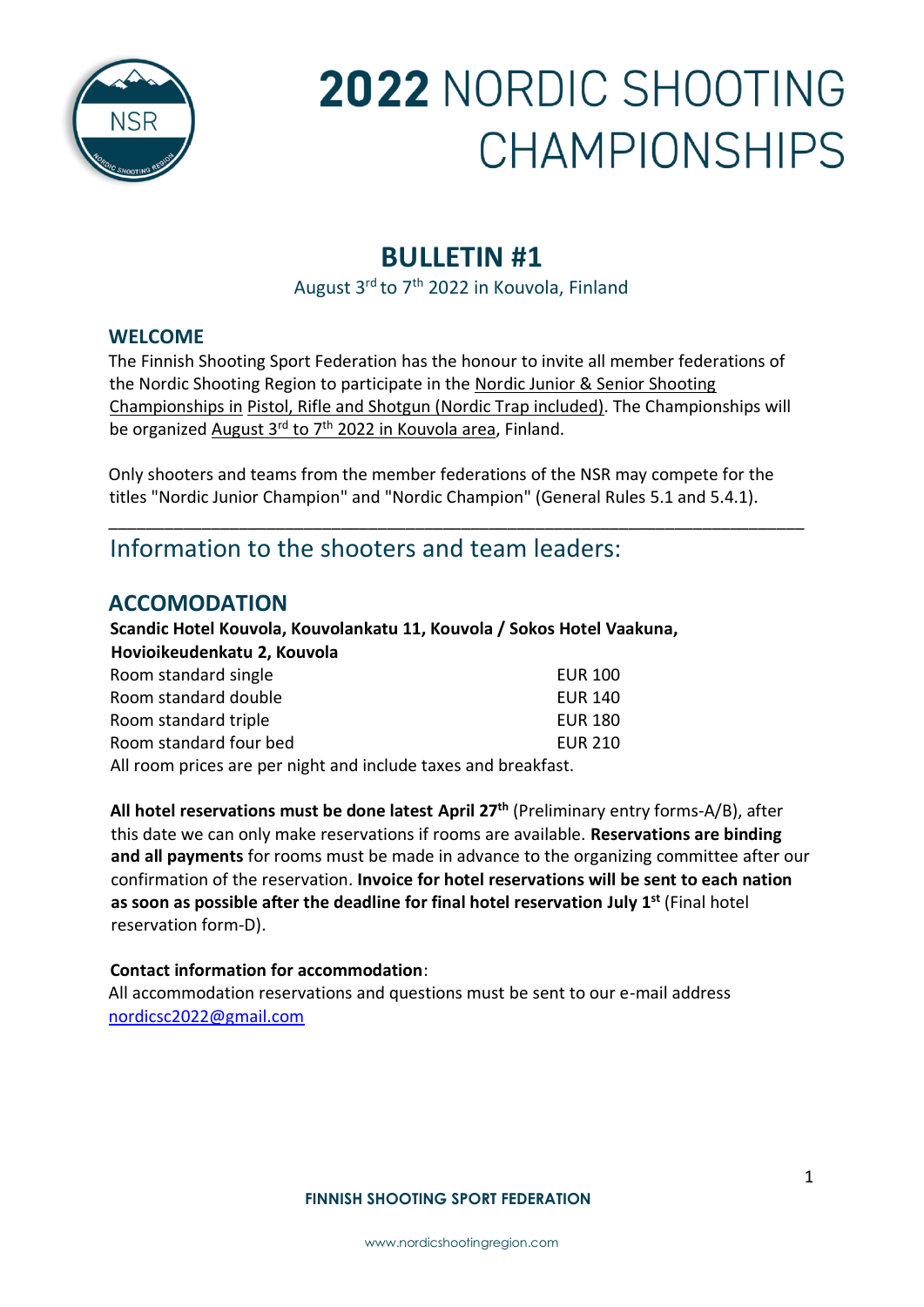

## **CUSTOM CLEARANCE**

Shooters arriving to Finland need European firearms passport. European Firearm passport is not necessary for air weapons. Shooters arriving outside the EU need to provide us with following information:

**1**.Surname and given names, **2.** Date and place of birth, **3.** Passport number and place of issue, **4.** Address, **5.** Country **6**. Email address **7.** EU-class **8.** Calibre/gauge **9.** Type of gun **10.**  Brand and serial number **11.** Hollow point ammunition Y/N.

**Gun permit application form-W to be filled and returned no later than July 1st, 2022.**

## **TRANSPORTATION**

Transport arrangement will be made when required for participants arriving with flight to Helsinki-Vantaa Airport as well as arrangement for shuttle transport between the hotel and the shooting ranges. The transportation fee from Helsinki-Vantaa Airport is 50 euros per person (T/R). The transportation from the hotel to the shooting ranges is free of charge. Final travel form-E will be sent out together with bulletin 2. All transport reservations are binding and must be made no later than April 27<sup>th</sup>.

### **ENTRY FEES**

JUNIORS: 100€ per person per event. Late entries 120€ per person. SENIORS: 100€ per person per event. Late entries 120€ per person.

Skeet and Trap Mixed team 150€ per team (both junior and senior team). Skeet and Trap Team 150€ per team (both junior and senior team). Other disciplines Mixed team 100€ per team (both junior and senior team). Other disciplines Team 100€ per team (both junior and senior team).

#### **Payment Entry fees**

Entry fees are non-refundable (General Rules 7.1). Payment must be transferred in euros. **Invoice for the entry fees will be sent to each nation as soon as possible, not later than July 8 th and must be paid no later than July 22nd .**

#### **Payment for accommodation, transport fee and barbeque event**

Payment must be transferred in euros. Payment must cover all accommodation, transport fee and barbeque event. **Each nation will receive an invoice for the accommodation, transport fee and barbeque event, and must be paid no later than July 22nd .**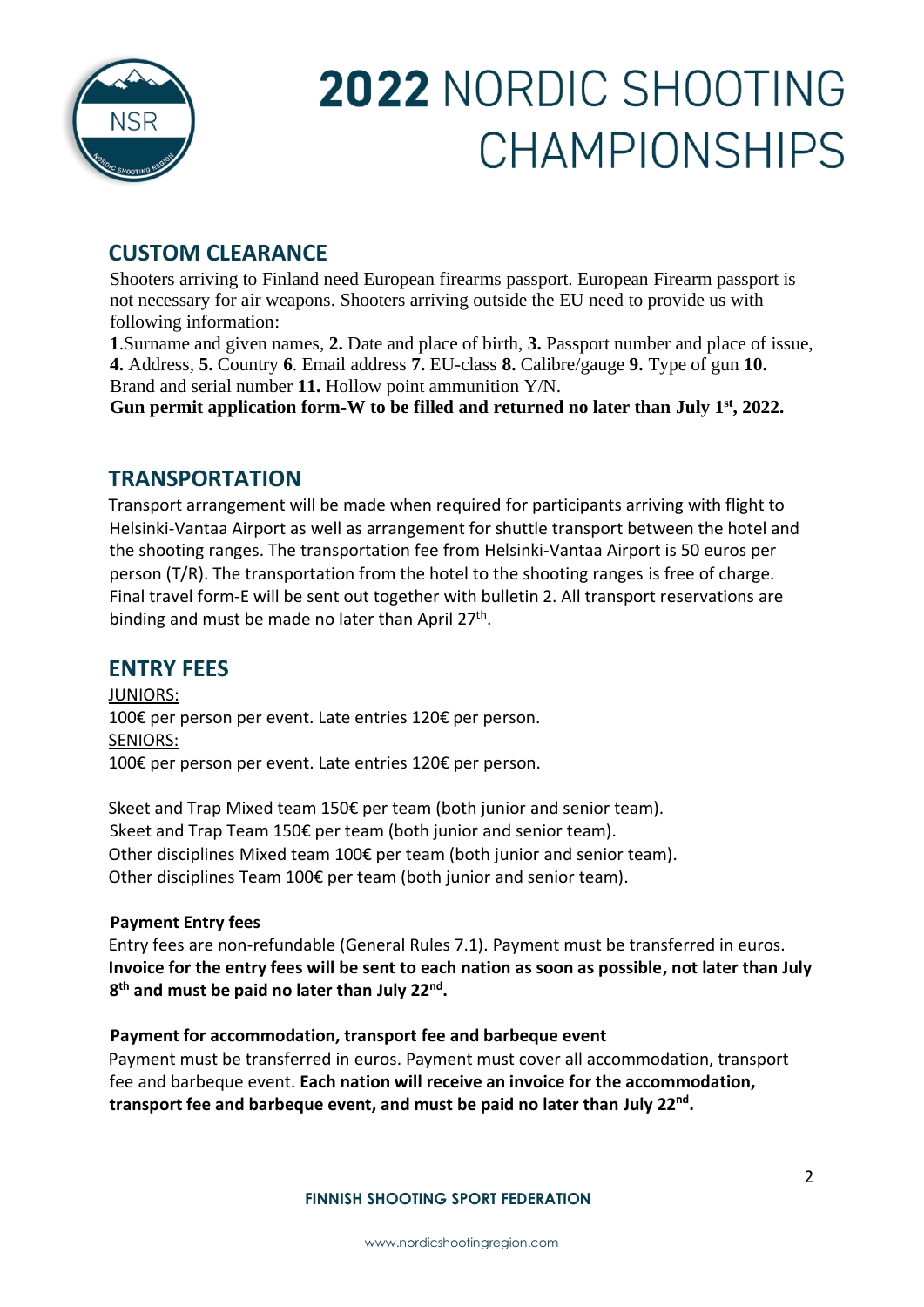

## **BARBEQUE EVENT**

**A barbeque event will be arranged on Saturday evening**. Further information will be given in Bulletin 2.

Tickets for barbeque event must be ordered in Final entry form athletes-F. Tickets cost 20 euros per person.

## **CATERING**

Lunch will be served at the shooting ranges and can be ordered in the Final entry form athletes-F. Preordered lunch cost is 8 euros, but one can buy lunch for 10 euros cash at the shooting range. It will be possible to buy a selection of snacks and drinks at the shooting ranges.

### **SHOOTING RANGES**

| · Pistol, 25m, 50m            | Tyrri      |
|-------------------------------|------------|
| · Pistol, 10m                 | Uttihalli  |
| $\cdot$ Rifle, 50m            | Tyrri      |
| $\cdot$ Rifle, 10m            | Uttihalli  |
| • Skeet, Trap and Nordic Trap | Orimattila |

**Skeet and Trap shooting ranges can be reached within 1h15min from the hotel, others 20 minutes.**

- 10m range 30+10 Sius targets
- 
- 50m pistol range 10 paper targets
- 50m rifle range 40 Sius targets
- 2 Skeet ranges
- 2 Trap ranges
- 2 Nordic Trap ranges

#### **Skeet and Trap practice round fee**

6 euros/25 targets

#### **Transportation to and from the shooting ranges**

Bus timetables will be published on the website.

#### **FINNISH SHOOTING SPORT FEDERATION**

• 25m range 60 paper targets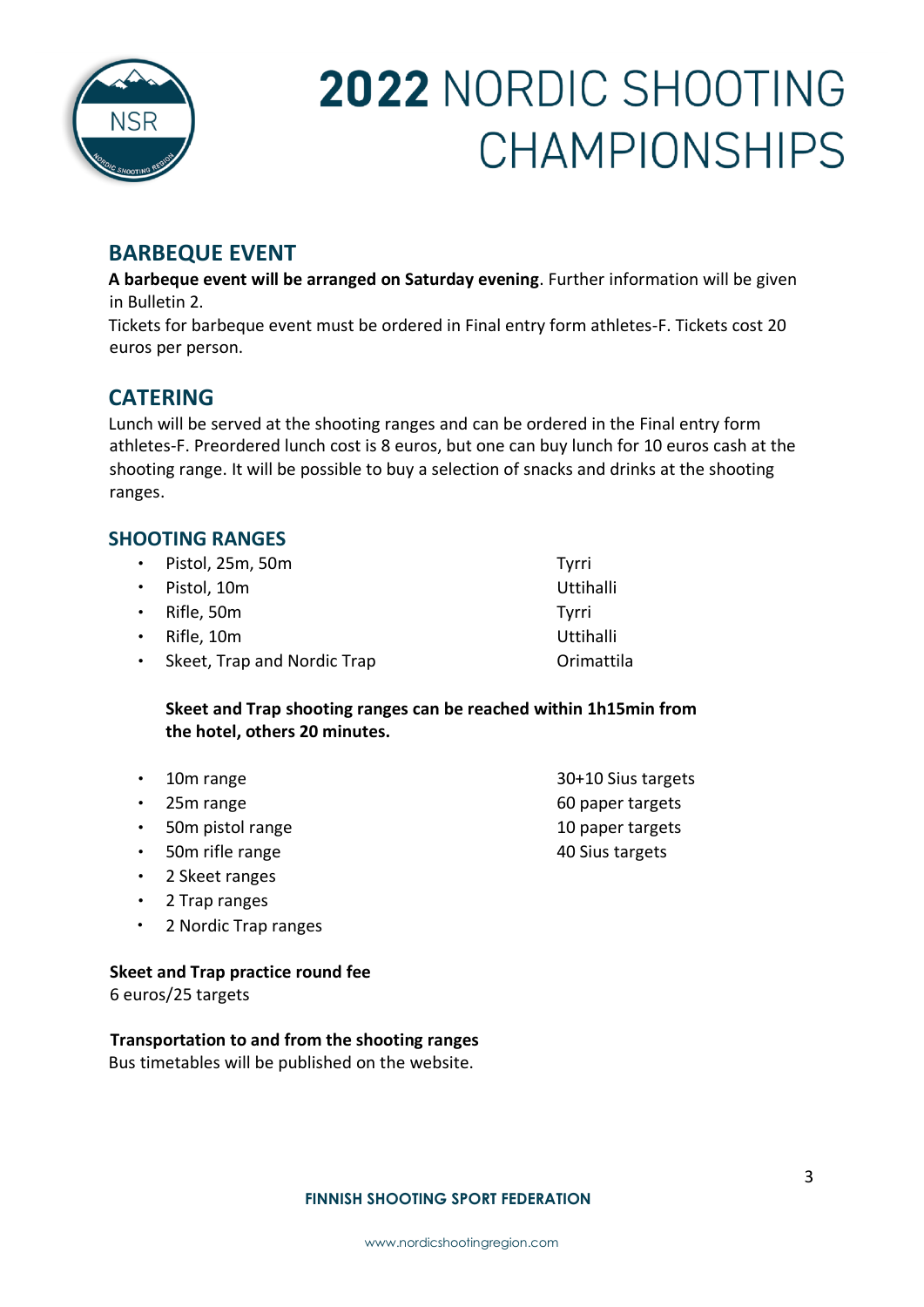

## **EVENTS**

| <b>Events</b>       | Junior men                                | Junior women                            |
|---------------------|-------------------------------------------|-----------------------------------------|
| 10m AR              | $60 + MM$                                 | $60 + MM$                               |
| 10m AR mixed team   | $2 \times 30 + MM$                        | $2 \times 30 + MM$                      |
| 10m AR team         | $3 \times 30$ , $3 \times 20 + MM$        | $3 \times 30$ , $3 \times 20 + MM$      |
| 50m R 3P            | $3x20 + MM$                               | $3x20 + MM$                             |
| 50m R 3P mixed team | $3 \times 15$ , $3 \times 10 + MM$        | $3 \times 15$ , $3 \times 10 + MM$      |
| 50m R 3P team       | $3 \times 15$ , $3 \times 10 + MM$        | $3 \times 15$ , $3 \times 10 + MM$      |
| 50m R Prone Open    | 60                                        | 60                                      |
| 10 <sub>m</sub> AP  | $60 + MM$                                 | $60 + MM$                               |
| 10m AP mixed team   | $2x30 + MM$                               | $2x30 + MM$                             |
| 10m AP team         | $3 \times 30$ , $3 \times 20 + MM$        | $3 \times 30$ , $3 \times 20 + MM$      |
| 25m SP              | $30+30 + MM$                              | $30+30 + MM$                            |
| 25m SP mixed team   | $3 \times 15 + 15$ , $3 \times 15 + MM$   | $3 \times 15 + 15$ , $3 \times 15 + MM$ |
| 25m SP team         | $3 \times 10+10$                          | $3 \times 10 + 10$                      |
| 25m RFP             | $60 + MM$                                 |                                         |
| 25m RFP mixed team  | 2 x 10+10+10, 2 x 10+10 + MM              | 2 x 10+10+10, 2 x 10+10 + MM            |
| 25m RFP team        | $3 \times 10+10+10$ , $3 \times 10+10+MM$ |                                         |
| 25m STP Open        | $3 \times 20$                             | $3 \times 20$                           |
| 50m P Open          | 60                                        | 60                                      |
| <b>Skeet</b>        | 125 + Final Stage                         | 125 + Final Stage                       |
| Skeet mixed team    | 2 x 75 + Final Stage                      | 2 x 75 + Final Stage                    |
| Skeet team          | 3 x 75 + Final Stage                      | 3 x 75 + Final Stage                    |
| Trap                | 125 + Final Stage                         | 125 + Final Stage                       |
| Trap mixed team     | 2 x 75 + Final Stage                      | 2 x 75 + Final Stage                    |
| Trap team           | 3 x 75 + Final Stage                      | 3 x 75 + Final Stage                    |
| Nordic Trap         | $150 +$ Finals                            | $150 +$ Finals                          |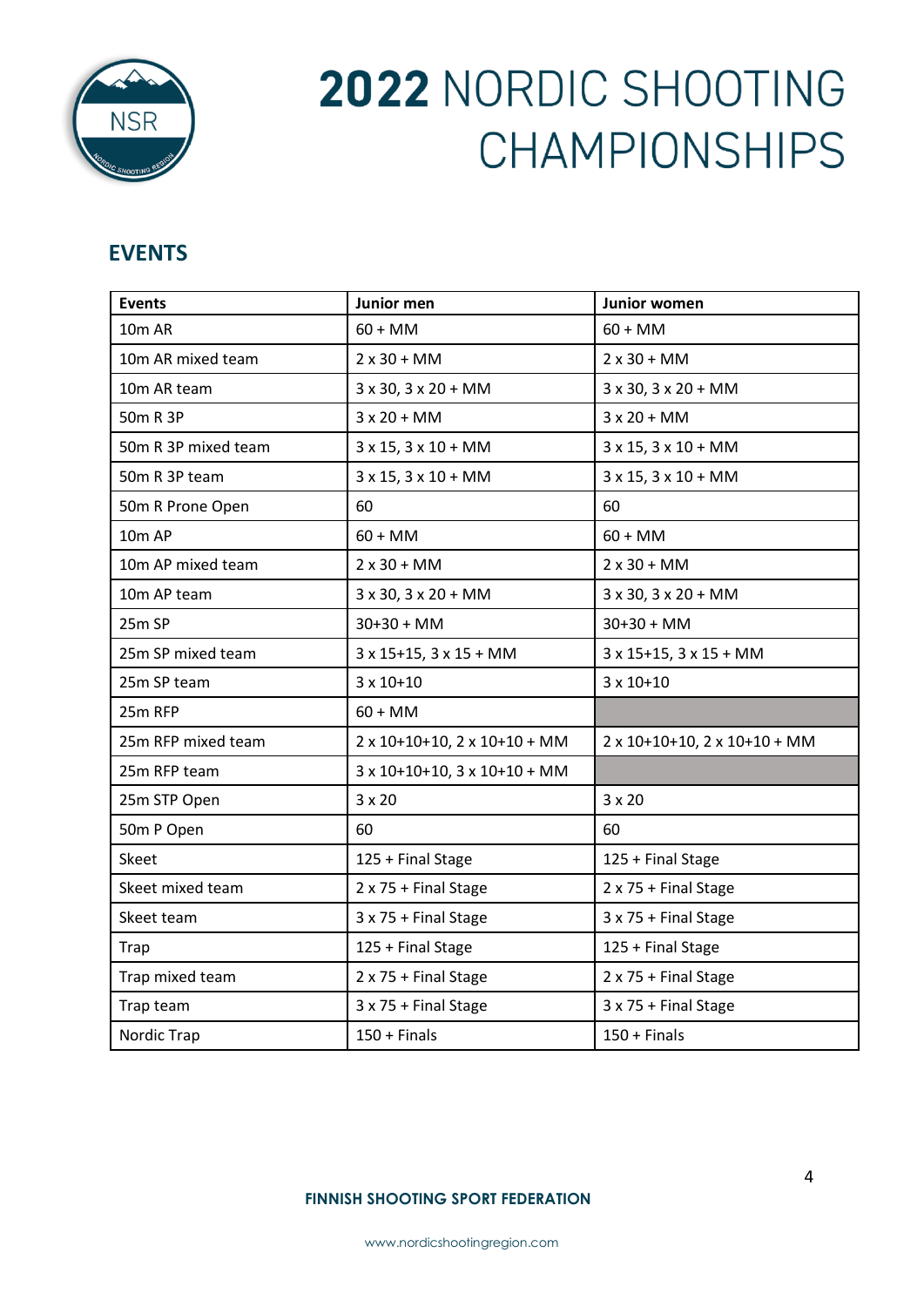

| <b>Events</b>       | Men                                       | Women                                     |
|---------------------|-------------------------------------------|-------------------------------------------|
| 10m AR              | $60 + MM$                                 | $60 + MM$                                 |
| 10m AR mixed team   | $2 \times 30 + MM$                        | $2 \times 30 + MM$                        |
| 10m AR team         | 3 x 30, 3 x 20 + MM                       | 3 x 30, 3 x 20 + MM                       |
| 50m R 3P            | $3x20 + MM$                               | $3x20 + MM$                               |
| 50m R 3P mixed team | $3 \times 15$ , $3 \times 10 + MM$        | $3 \times 15$ , $3 \times 10 + MM$        |
| 50m R 3P team       | $3 \times 15$ , $3 \times 10 + MM$        | $3 \times 15$ , $3 \times 10 + MM$        |
| 50m R Prone Open    | 60                                        | 60                                        |
| 10 <sub>m</sub> AP  | $60 + MM$                                 | $60 + MM$                                 |
| 10m AP mixed team   | $2x30 + MM$                               | $2x30 + MM$                               |
| 10m AP team         | 3 x 30, 3 x 20 + MM                       | $3 \times 30$ , $3 \times 20 + MM$        |
| 25m SP              |                                           | $30+30 + MM$                              |
| 25m SP team         |                                           | $3 \times 15 + 15$ , $3 \times 15 + MM$   |
| 25m CFP Open        | $30 + 30$                                 | $30 + 30$                                 |
| 25m RFP             | $60 + MM$                                 |                                           |
| 25m RFP mixed team  | $3 \times 10+10+10$ , $3 \times 10+10+MM$ | $3 \times 10+10+10$ , $3 \times 10+10+MM$ |
| 25m RFP team        | 2 x 10+10+10, 2 x 10+10 + MM              |                                           |
| 25m STP Open        | $3 \times 20$                             | $3 \times 20$                             |
| 50m P Open          | 60                                        | 60                                        |
| Skeet               | 125 + Final Stage                         | 125 + Final Stage                         |
| Skeet mixed team    | 2 x 75 + Final Stage                      | 2 x 75 + Final Stage                      |
| Skeet team          | 3 x 75 + Final Stage                      | 3 x 75 + Final Stage                      |
| Trap                | 125 + Final Stage                         | 125 + Final Stage                         |
| Trap mixed team     | $2 \times 75 +$ Final Stage               | 2 x 75 + Final Stage                      |
| Trap team           | 3 x 75 + Final Stage                      | 3 x 75 + Final Stage                      |
| Nordic Trap         | $150 +$ Finals                            | $150 +$ Finals                            |

## **SHOOTING SCHEDULE**

Details will be posted on the website after preliminary entries have arrived.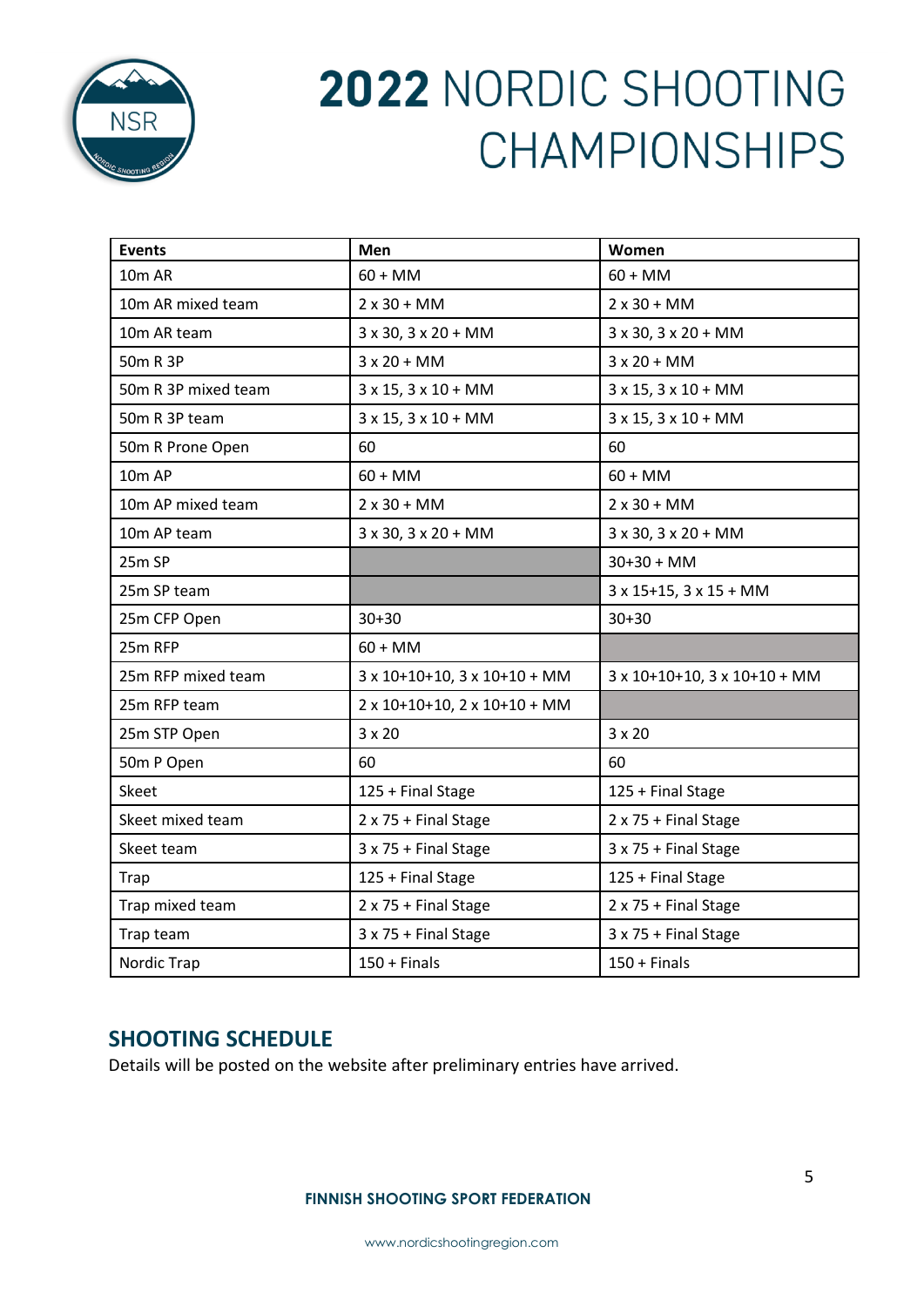

## **MIXED TEAM EVENTS, JUNIOR & SENIOR**

Each nation may enter a maximum of 3 teams consisting of one (1) man/junior man and one (1) woman/junior woman per mixed team event. NOTE: Juniors are athletes who will be under the age of 21 on the day of the opening of the Championship concerned.

Mixed Team Trap and Mixed Team Skeet will be conducted as for the ISSF rules, except that each nation may enter a maximum of 3 teams consisting of one (1) man/junior man and one (1) woman/junior woman per mixed team event.

Each nation may enter one team per team event.

## **STORAGE OF WEAPONS AND AMMUNITION**

Storage will be arranged at Uttihalli.

## **MEDALS AND MEDAL CEREMONY**

Awarding ceremonies will take place on Saturday evening at barbeque event. On Sunday Awarding ceremonies will take place at shooting ranges.

Nordic Shooting Region special medals will be awarded to the Champion (gold), the shooter who places second (silver) and the shooter who places third (bronze) in each event in the program.

Medals are awarded to individual shooters only if a minimum of six shooters participate to the event.

The winning team in each event will be awarded gold medals, one medal to each member of the team. Medals are not issued to teams if there are two or less teams competing. (Gen. Rules 13.1-13.3)

### **JURIES**

Nomination of Jury Members must be given not later than July 1<sup>st</sup> with Nomination of jury members form-C. The organization has pre-booked a number of single rooms for Jury Members and Technical Delegate.

All Jury Members should be ISSF License holders. Shooters and Team Officials must not be members of a Jury. (General Rules 12.1 - 12.4)